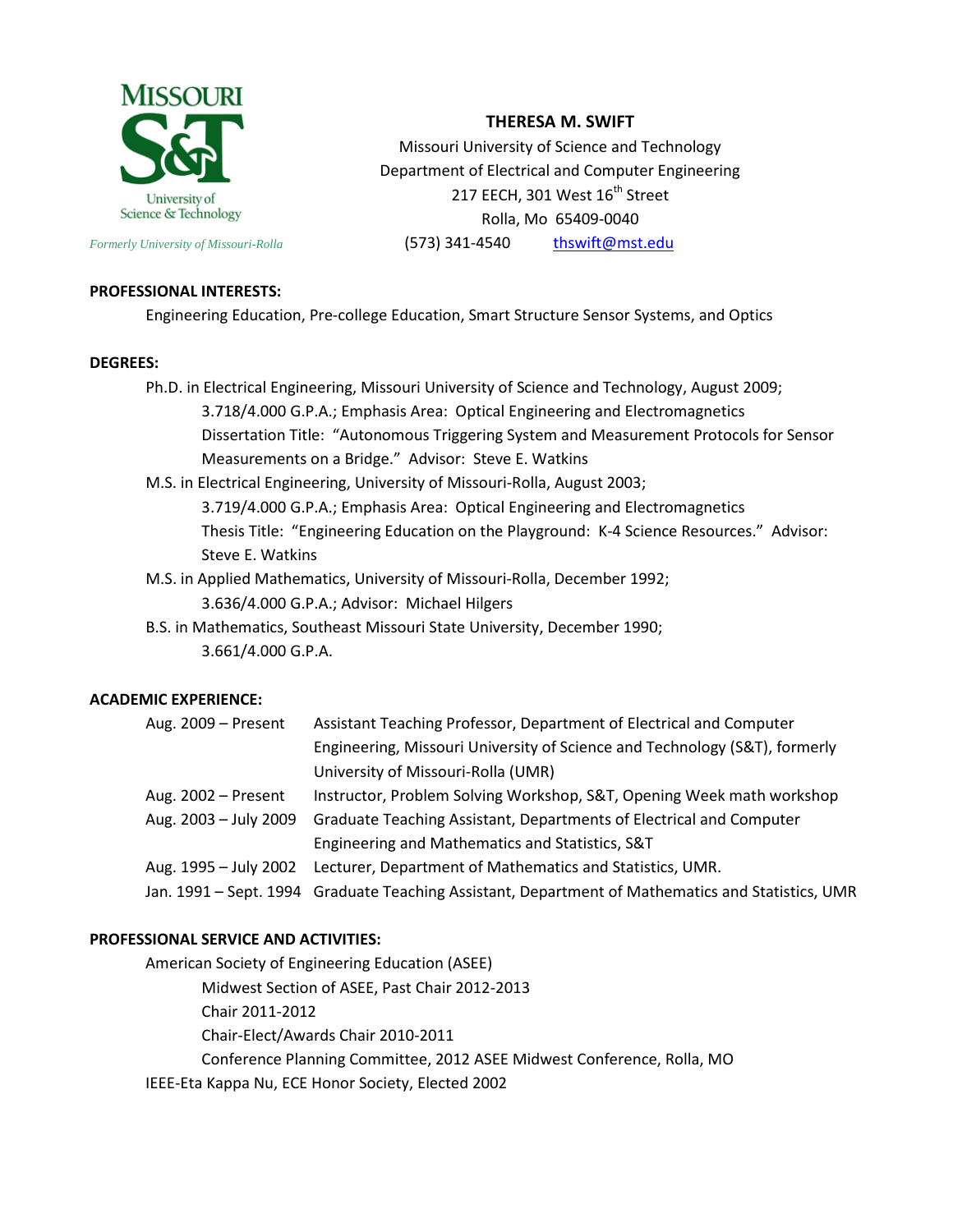### **CAMPUS SERVICE AND ACTIVITIES:**

Faculty Advisor to the Gamma Theta Chapter of IEEE-Eta Kappa Nu (IEEE-HKN), 2010-Present ECE Honor Society (one of three advisors for the chapter with responsibilities for supervising pledge recruitment and activities)

*Chapter was recognized with an Outstanding Chapter Activities Award, 2012, 2011, & 2010*

Departmental Curriculum Committee member, Department of Electrical and Computer Engineering, 2011-Present

Discipline Specific Curriculum Committee-Engineering (DSCC) member, 2012-Present

Future Engineers (FE) Electricity and Magnetism review, Missouri University of Science and Technology, Spring 2013-Present

## **STUDENT SUPERVISION:**

Undergraduate Honors Projects (3 projects)

A Brief History of Semiconductor Materials and Devices (Research Paper) Analysis of the Frequency Response of an RC Filter (Laboratory Project with Computer Simulations and a Formal Report) Theory and Application of Common Sensors (Research Paper)

#### **TEACHING PERFORMANCE (LAST 2 YEARS):**

| Spring 2013      | EE 153 Circuits II                                              |
|------------------|-----------------------------------------------------------------|
|                  | $(3.85/4.00, 3.88/4.00, 3.88/4.00, 3.25/4.00)$                  |
| <b>Fall 2012</b> | EE 153 Circuits II                                              |
|                  | (3.80/4.00, 3.73/4.00)                                          |
|                  | EE 281 Electrical Circuits-service course for non-EE/CpE majors |
|                  | (3.25/4.00)                                                     |
| Spring 2012      | EE 153 Circuits II                                              |
|                  | (3.54/4.00, 3.52/4.00, 3.85/4.00)                               |
| <b>Fall 2011</b> | <b>EE153 Circuits II</b>                                        |
|                  | (3.73/4.00, 3.65/4.00, 3.88/4.00)                               |
|                  |                                                                 |

# **AWARDS:**

Faculty Achievement Award, Missouri University of Science and Technology, 2013 Outstanding Educator Award Recipient, Saint Louis Section of the Institute of Electrical and Electronics Engineers (IEEE), 2011 Outstanding Teaching Award, Missouri University of Science and Technology, 2011-2012 eFellows Grant recipient, Missouri University of Science and Technology, 2011 (see below)

#### **CURRICULUM DEVELOPMENT:**

Blended Instruction (Supported by campus eFellows Grant) - Online Lecture Module Preparation EE 153 Circuits II (Required Sophomore-level Course for EE and CpE Majors) Blended Instruction Implementation for FS 2011 to Present